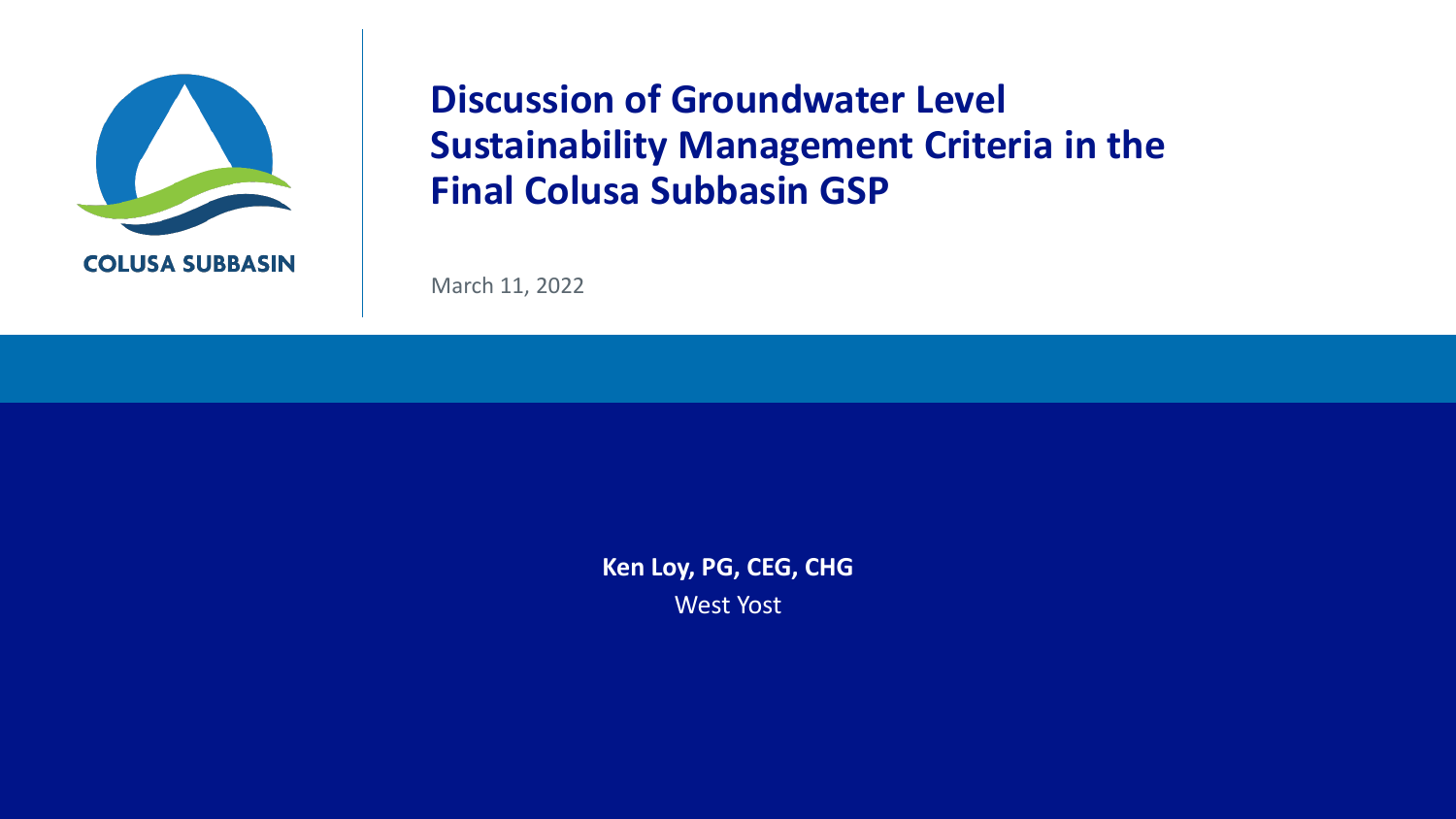## **Groundwater Level Representative Monitoring Network**

- **Groundwater Level Monitoring Wells** 
	- Single Completion
	- Multiple Completion
- Re-evaluated Multiple Completion Wells and SMCs updated for Final GSP
- Final GSP Completion Depths and SMCs improve representativeness and are more protective



Ô **Well**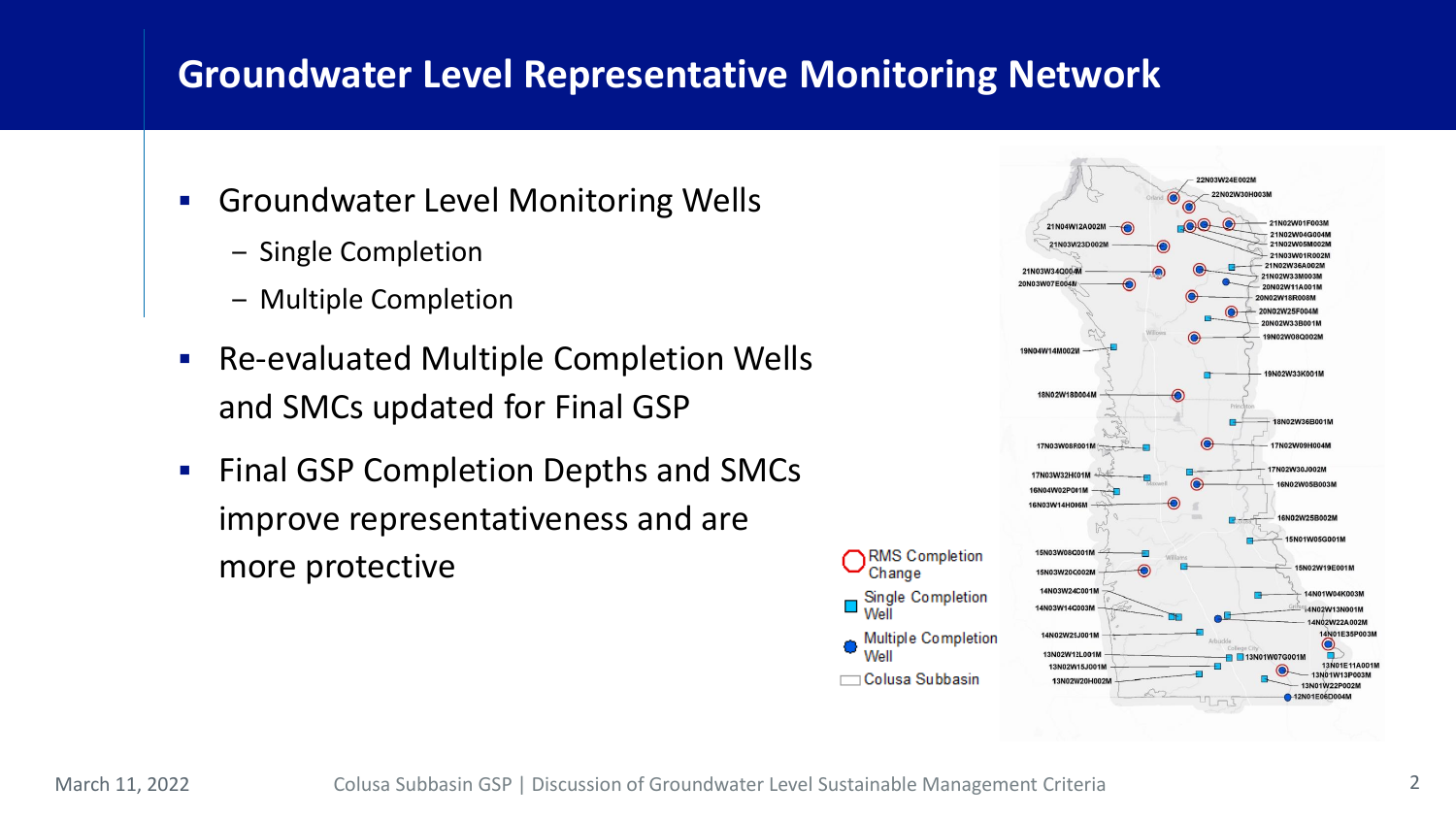## **Groundwater Level Minimum Threshold Criteria in Final GSP**

- Map shows methodology for each well, and
- **•** Minimum threshold criteria changes in Final GSP
	- To 20th Percentile of Domestic Wells
	- From 50 Percent of Range Below Historical Low
- Changes in Final GSP are more representative and protective
- SMCs can be refined, and wells added to the network

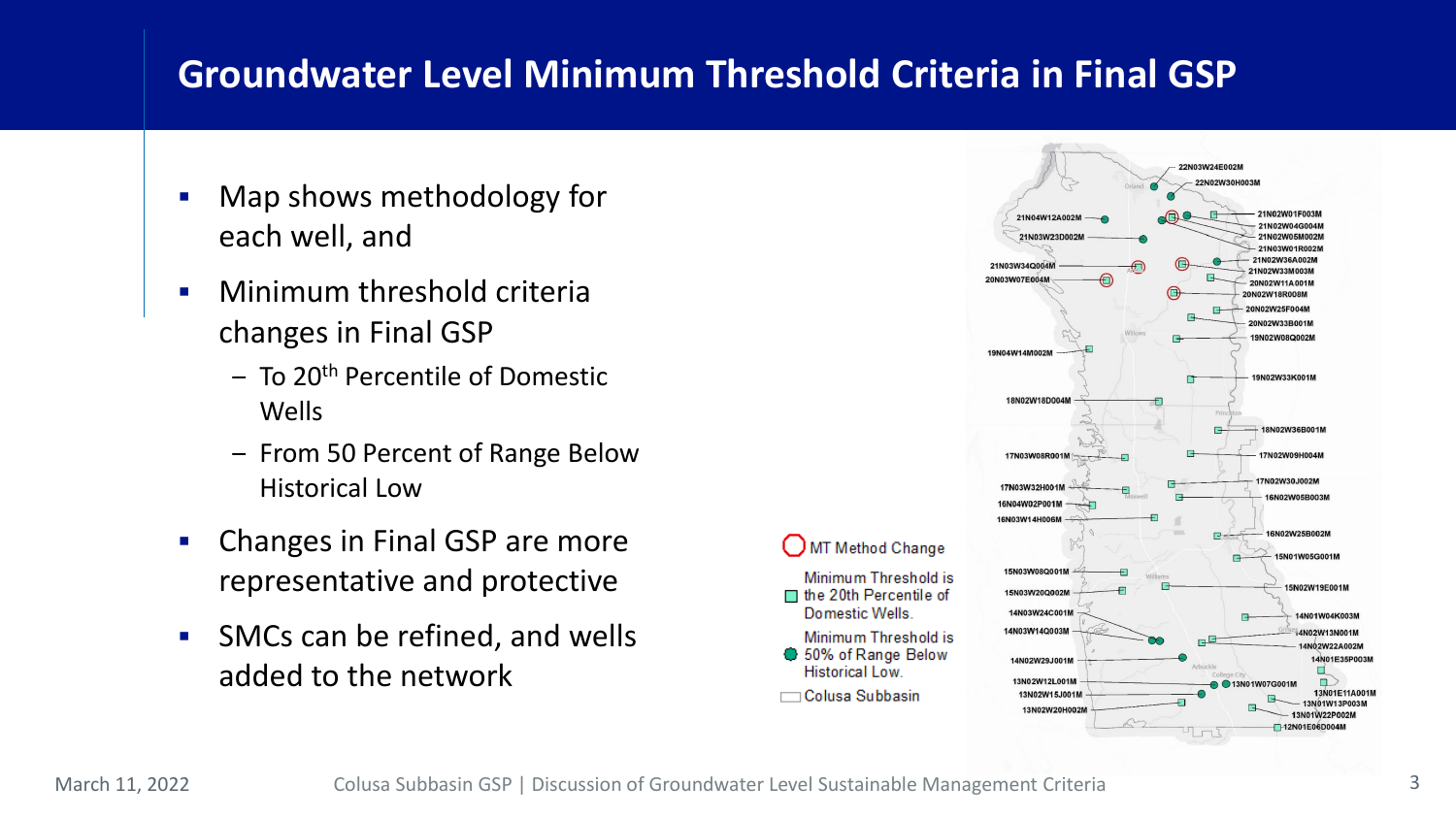# **Example Hydrograph of Well Near Orland, Glenn County**

### **Original**

- 21N03W34Q002
- $\blacksquare$  MT: 221' bgs
	- 50% of Range Below Historical Low

#### **Revised**

- 21N03W34Q004
- $\blacksquare$  MT: 125' bgs
	- 20th Percentile of Domestic Wells



#### COLUSA Subbasin - State Well Number (SWN): 21N03W34Q004M